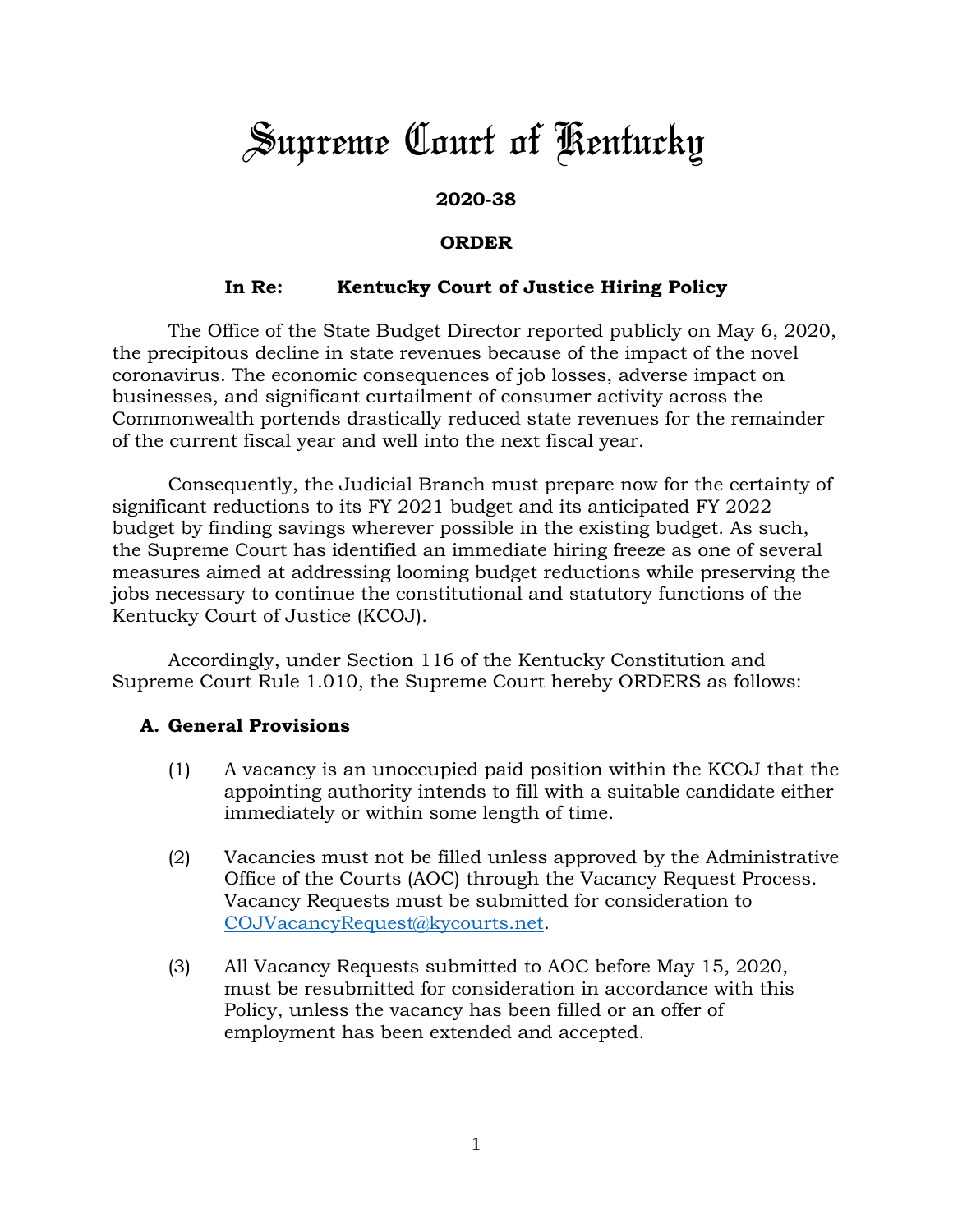- (4) A detailed justification of need must be included with a Vacancy Request.
- (5) No vacancy will be filled if the position has been unoccupied for six months or more from the date when the Vacancy Request is submitted. Any request for exception to this rule must be submitted for approval by AOC in the manner provided above. Any such request for exception must state clear necessity to justify consideration for filling any position that has been vacant for six months or more.
- (6) For establishing their initial complement, a Vacancy Request from a newly appointed or elected justice, judge, or circuit court clerk is not subject to the limits established in Section B of this Order.
- (7) Because of the anticipated reduction in restricted-fund revenues, no vacancies will be filled if the position is funded in whole or in part by restricted funds.

# **B. Approval of Vacancy Requests**

- (1) Supreme Court
	- (a) A request to fill a vacancy in a Supreme Court Justice's office will be approved only if the Justice has fewer than two positions currently filled.
	- (b) A request to fill a vacancy in the Supreme Court Clerk's office will be approved only if the position is essential to allow for the continuity of operations in the office.
- (2) Court of Appeals
	- (a) A request to fill a vacancy in a Court of Appeals Judge's office will be filled only if the Judge has fewer than two positions currently filled.
	- (b) A request to fill a vacancy in the Clerk of the Court of Appeals' office or Court of Appeals' central office staff will be approved only if the position is essential to allow for the continuity of operations in the office.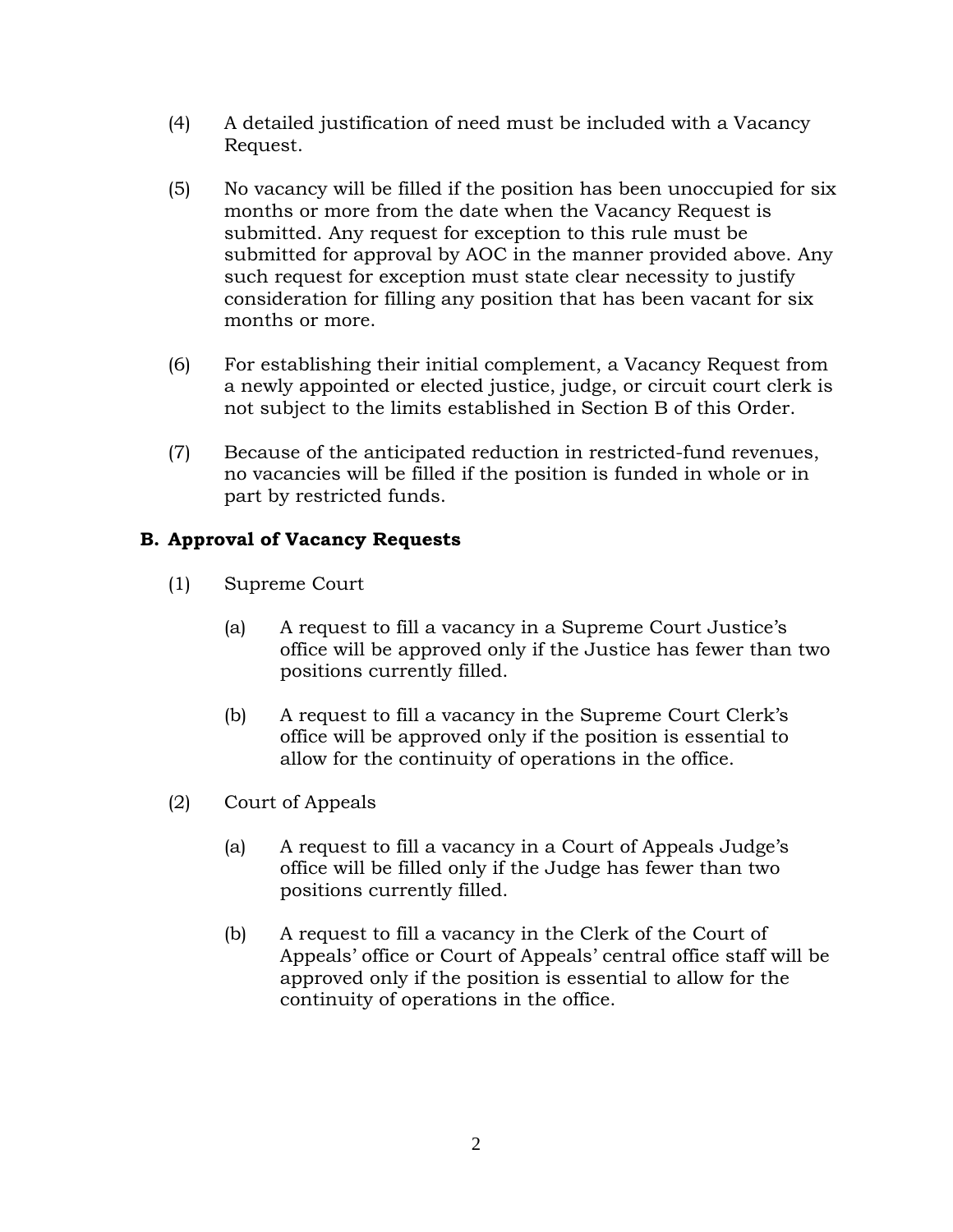- (3) A request to fill a vacancy in a Circuit Court Judge's office will be approved only if the Judge has fewer than one position currently filled.
- (4) A request to fill a vacancy in a Family Court Judge's office will be approved only if the Judge has fewer than two positions currently filled.
- (5) A request to fill a vacancy in a District Court Judge's office will be approved only if the Judge has fewer than one position currently filled.
- (6) A request to fill a vacancy in a Circuit Court Clerk's office will be approved in accordance with the attached 2015 staffing guidelines.
	- (a) A request to fill a general-fund vacancy in a Circuit Court Clerk's office will only be approved if the Circuit Court Clerk has no restricted-fund employees.
	- (b) If the Circuit Court Clerk has an employee in a position that is funded by Drivers' License (DL) restricted funds, the Circuit Court Clerk must move the DL restricted-fund employee with the most seniority, based on Court of Justice continuous years of service, to the general fund vacancy.
	- (c) If the Circuit Court Clerk has no DL restricted-fund employees but has an employee in a position that is funded by Master Commissioner (MC) restricted funds, the Circuit Court Clerk must move the MC restricted-fund employee with the most seniority, based on Court of Justice continuous years of service, to the general-fund vacancy.
- (7) Administrative Office of the Courts
	- (a) An AOC Program or Department requesting to fill a vacancy must list and prioritize all its vacancies on the Vacancy Request form.
	- (b) An AOC Program or Department with a general-fund vacancy may move a restricted-fund employee with the most seniority, based on Court of Justice continuous years of service, to the general fund vacancy.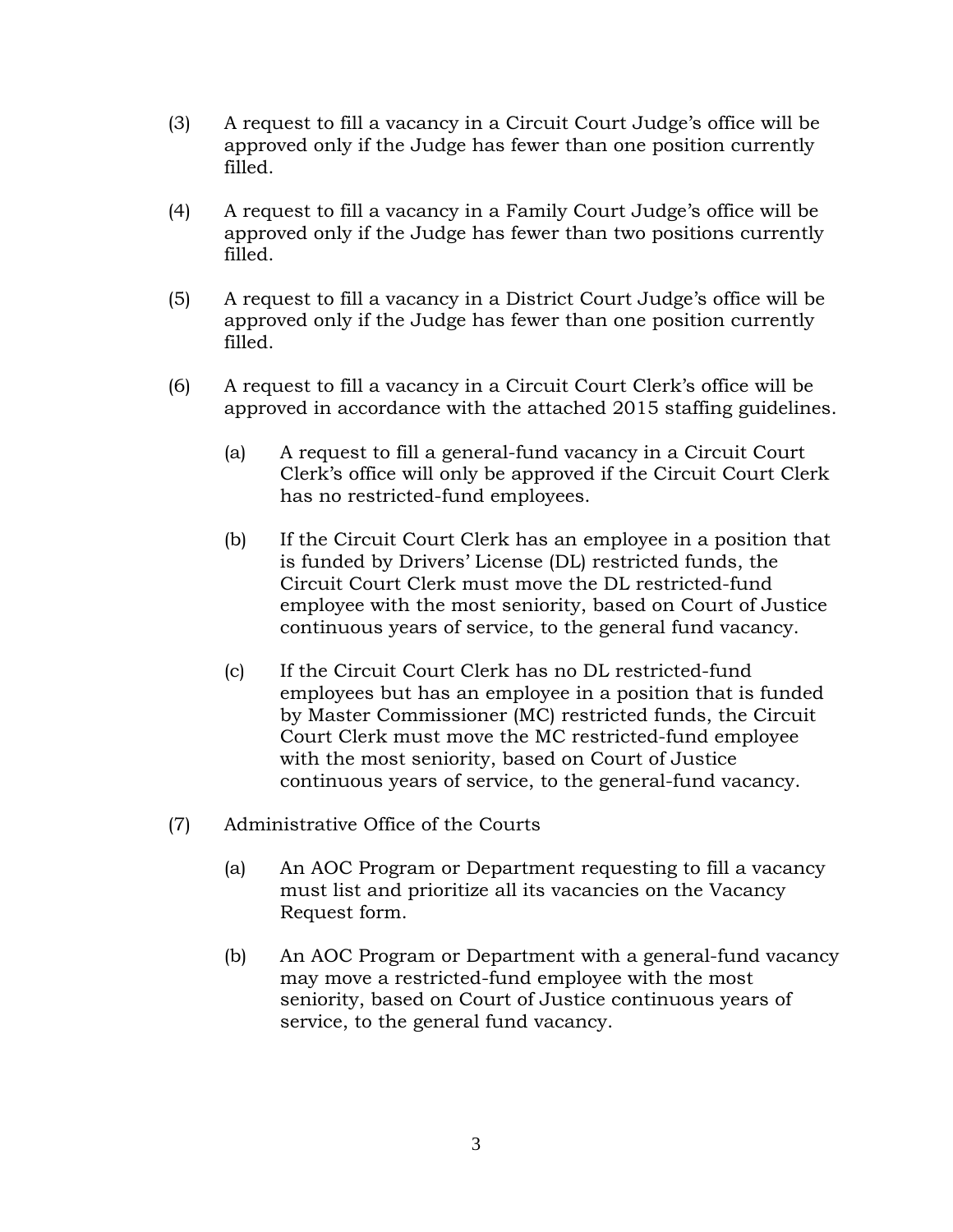## **C. Appeal from Denial of Request**

Appeals from AOC's denial of any request made under this provision must be made to the Chief Justice, who will determine whether filling of the vacancy is necessary to continuity of operation of the KCOJ.

This Order is effective May 15, 2020, and until further orders of the court.

Entered this 14th day of May 2020.

 $\sqrt{2\pi n^2}$ CHIEF JUSTICE

All sitting; all concur.